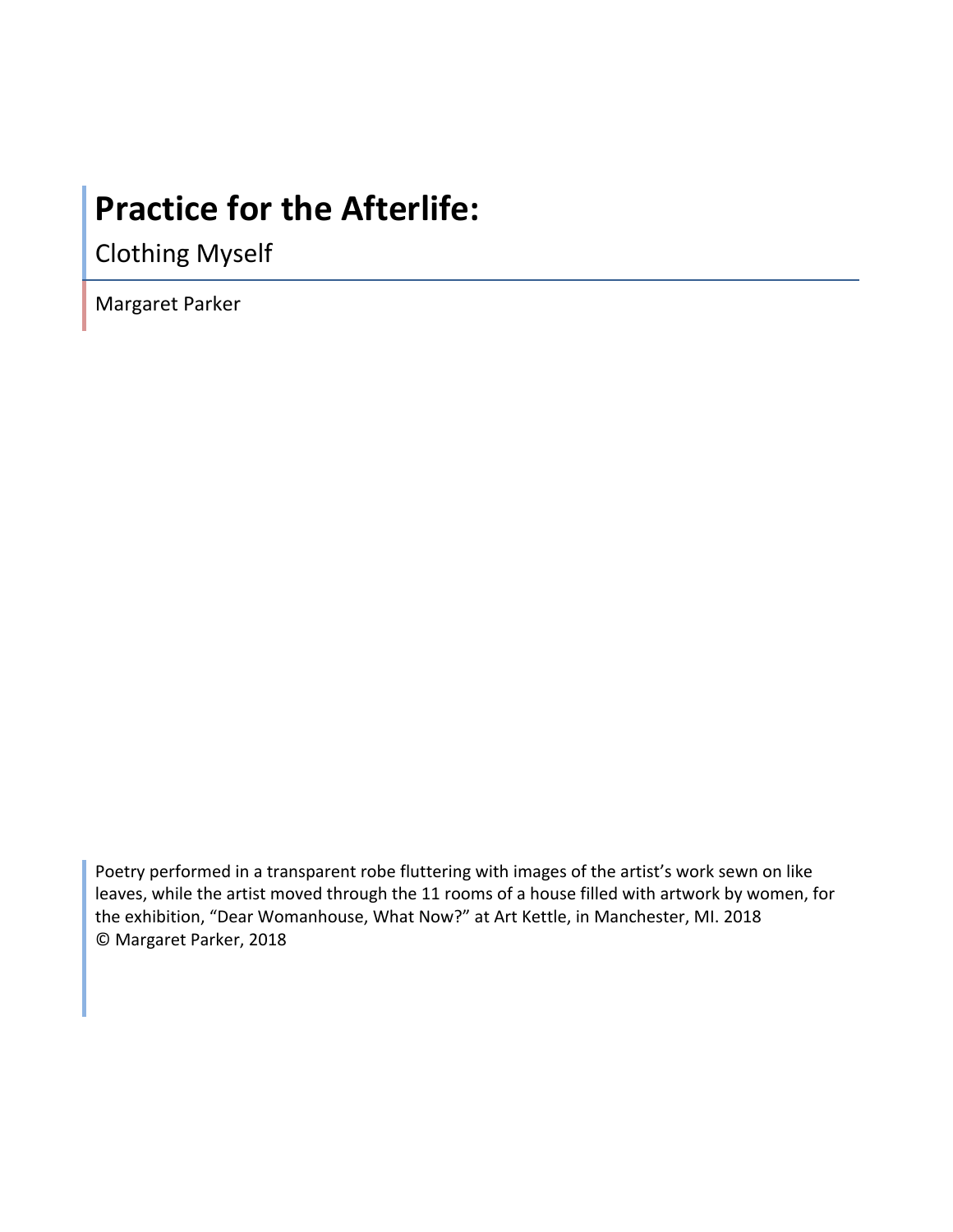## Practice for the Afterlife  $-$  Clothing myself

## 1. making it

*I'm practicing I'm preparing procrastinating stuttering*

*no, that's not it try again….*

I'll clothe myself in beauty I'll stitch it with my own hands I'll fit it to my own body patterned after my own life

mixed with colors I use again and again ultramarine, lemon yellow alizarin crimson, mars black

sprung from visions behind my eye, battered against my breast bone, pushed their way out onto paper, squeezed out in ink, brushed on with sable,

then erased, torn up, pasted back together till they ooze blood or toxic turpentine, until they're finally finished, or just left behind stacked up in the corner, stored in steel drawers,

pressed behind glass, lost on the hard drive, sold off, given away, or kept for myself filling up my studio above the family store.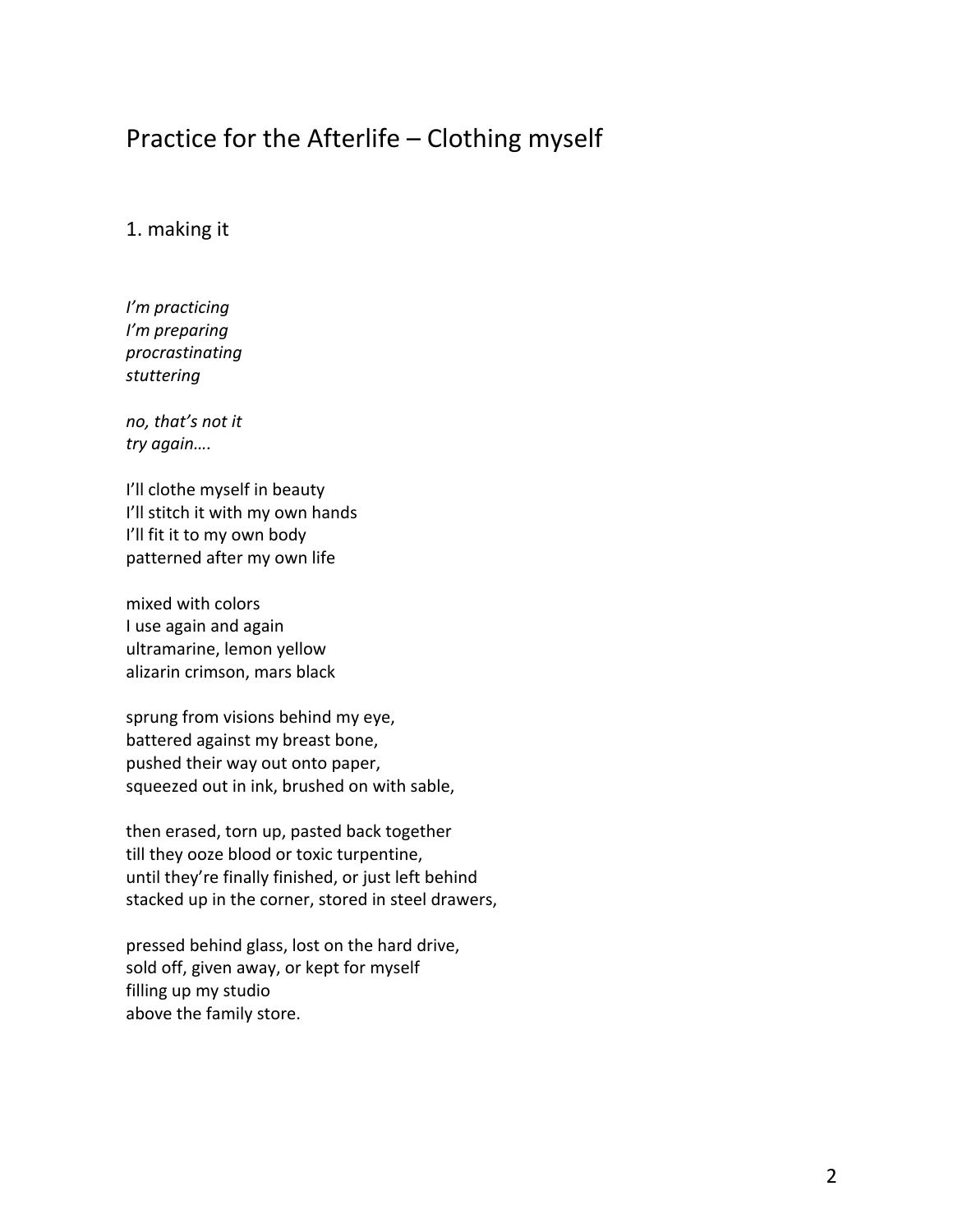## 2. Father's Loss

*I'm practicing I'm preparing shape -shifting snake -handling*

*ok, let's see*  where this goes....

stubborn as my father, abundant as my mother, I learned to pattern my life after the unpardonable dreams of artists.

At the age of 9 my father watched his father collapse, dead, at the dinner table

this was something he never got over he couldn't speak about his father without dissolving in tears and walking away

all the Parker family stories were cut off, amputated we were left mute, adrift unknowing

what I learned from my father's loss was to pay attention to the need for the Afterlife.

That a path must be prepared, the steps swept with eyes wide open ears ready to listen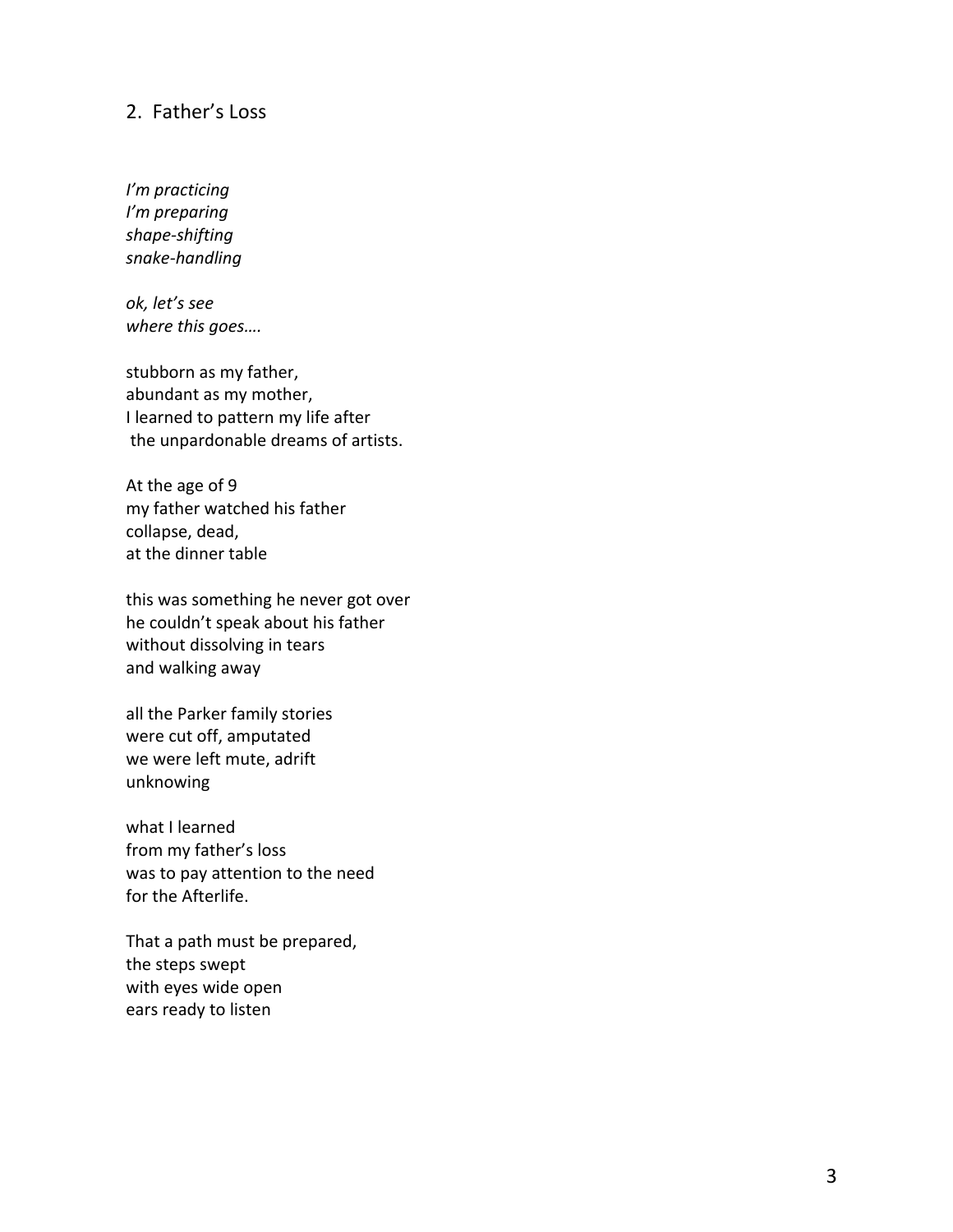## 3. practicing

*I've been practicing I've been preparing memorizing maze running*

*I can hardly wait to start again….*

I'll practice until all the mistakes are made, till all the seams are on the outside, practice all the wrong notes till the right ones ring through

#### practice like this -

build a circular tunnel, with 5 doorways of red, white, black, yellow, or blue; circling 4 inner doors into the multicolor center, that's open to the sky. Call it C'ood, like searching for the common good

#### might have to practice this -

the double explosion collapses in hours, unraveling consequences for days, for months, for years, when two flight paths cross and crash civilization. Must be called Twin Towers

#### practice this with anyone -

invite them to arrange 12 curves in 12 shades of blue, then collect the strands of photographs that record our shared experience of color. Call it the DNA of Blue

4. new gods

*Yes, practice yes, prepare then step into the screen fingers on the keyboard*

*wait, stop*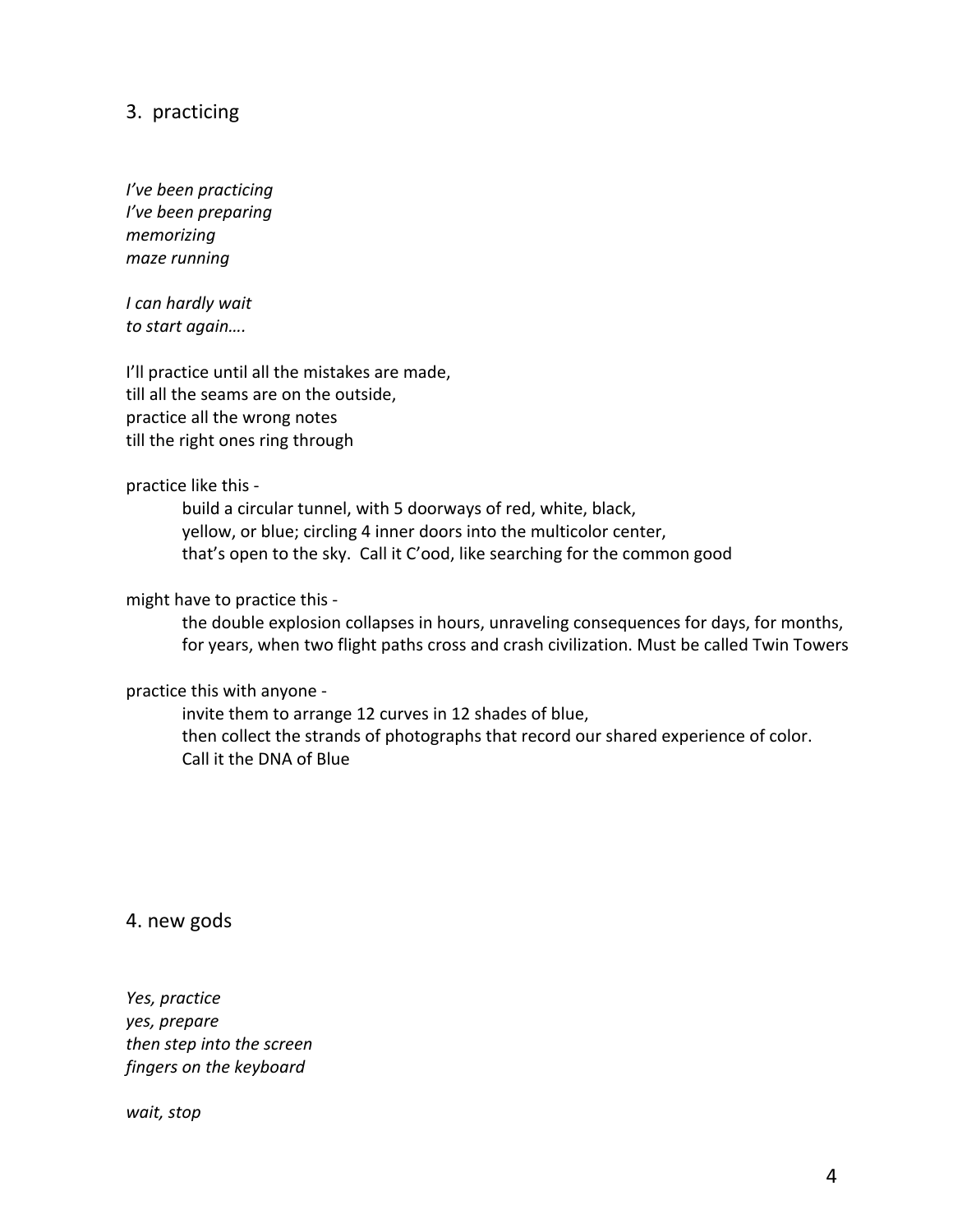#### *why did I come this way?*

because all the paintings must be photographed, because now the camera links to the computer

because images are stored, resized, re-colored, and transcendentally reborn there

because it's playing with the new gods to see how I, the maker, can reshape elastic infinity....

yes, this feels like shaky ground yes, there is still a real world out there

where the printing press evolved to the cotton gin then the automobile now unmanned drones drop bombs....

but we're still the inquisitive humans, our hands built for making our minds eager to solve

see how clear the shrunken image printed on the fabric is? how the frayed edge can be sealed with glue

how the needle pricks through the silk to attach with thread my idea to its making

yes, I play with the dangerous digital gods to see what art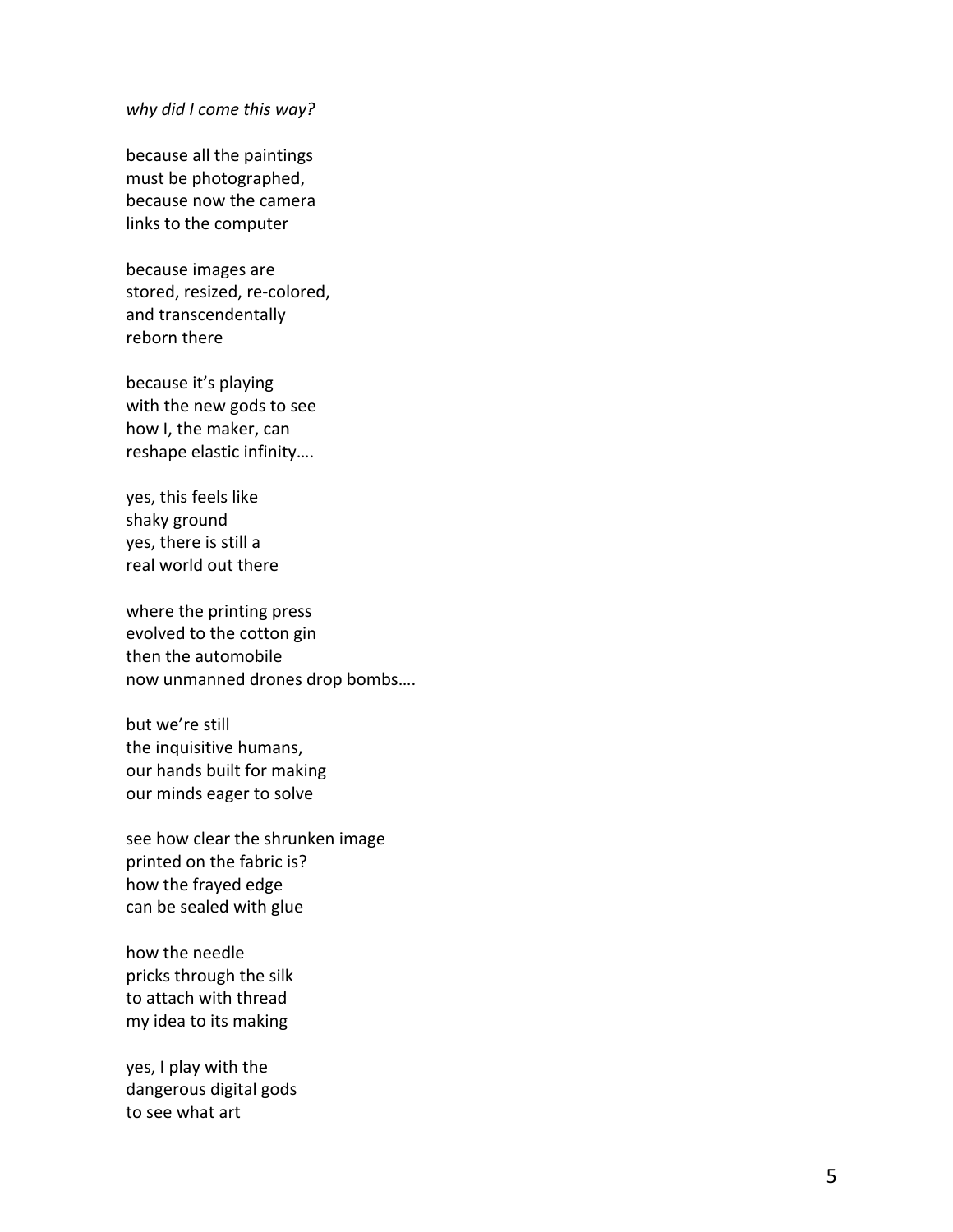## 5. each room

*when I practice when I prepare I follow mother up the stairs*

*going from room to room...* 

each room a turbulence of dreams to be folded pressed back into drawers a temple in the making

each window an escape into falling snow or lilac blooms where chickadees fly through a wild meandering

each man shakes himself awake to wash, eat, leave the house to work to his capacity success in the assuming

each empty page a silence where my own thoughts undress to demand of me their shivering vision a seeing

each expectation hiding behind his eye or mine comes alive in the child's face two histories colliding

each trip up then down the stairs rings out in the cadence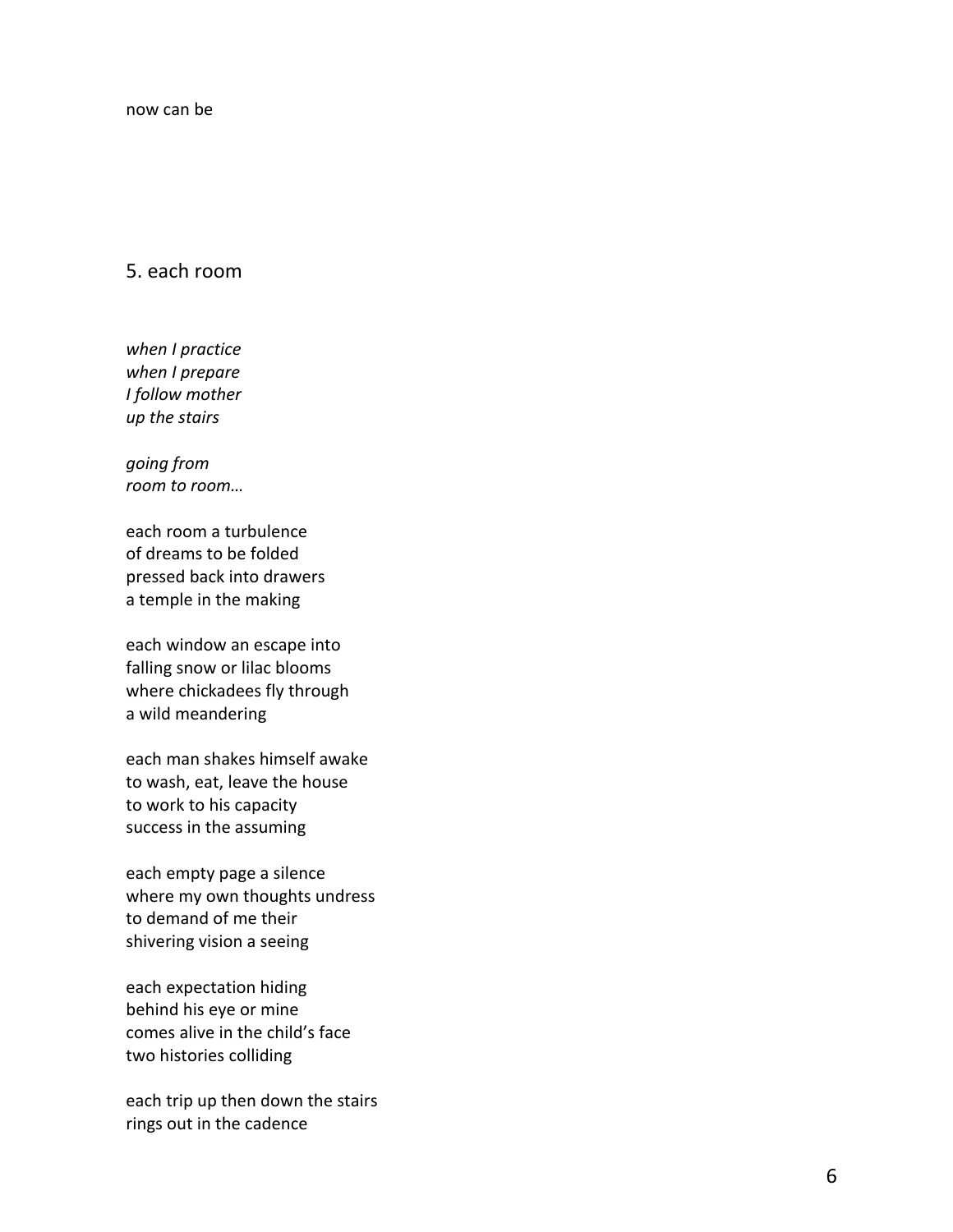of my footsteps' fall and rise the circle of my going

each place at the table set in the family ring, each one growing into someone new someone unknowing

each night up to the bedroom wrestling match of lust or love, aversion, test or tears ends in sleep's embracing

each full moon's burning scimitar of light shocks me awake to discover my own orbit, moving

## 6. suddenly old

*So I'm practicing I'm preparing paying bills doing taxes*

*hoping for second sight…*

suddenly I'm old.... meaning I see like an owl in 360 degrees with eyes of a fly with a thousand lenses images stored in a thousand honeycomb chambers

sticky and elastic with meaning. Now, to my amazement, their original meanings have fallen away

what have I unearthed?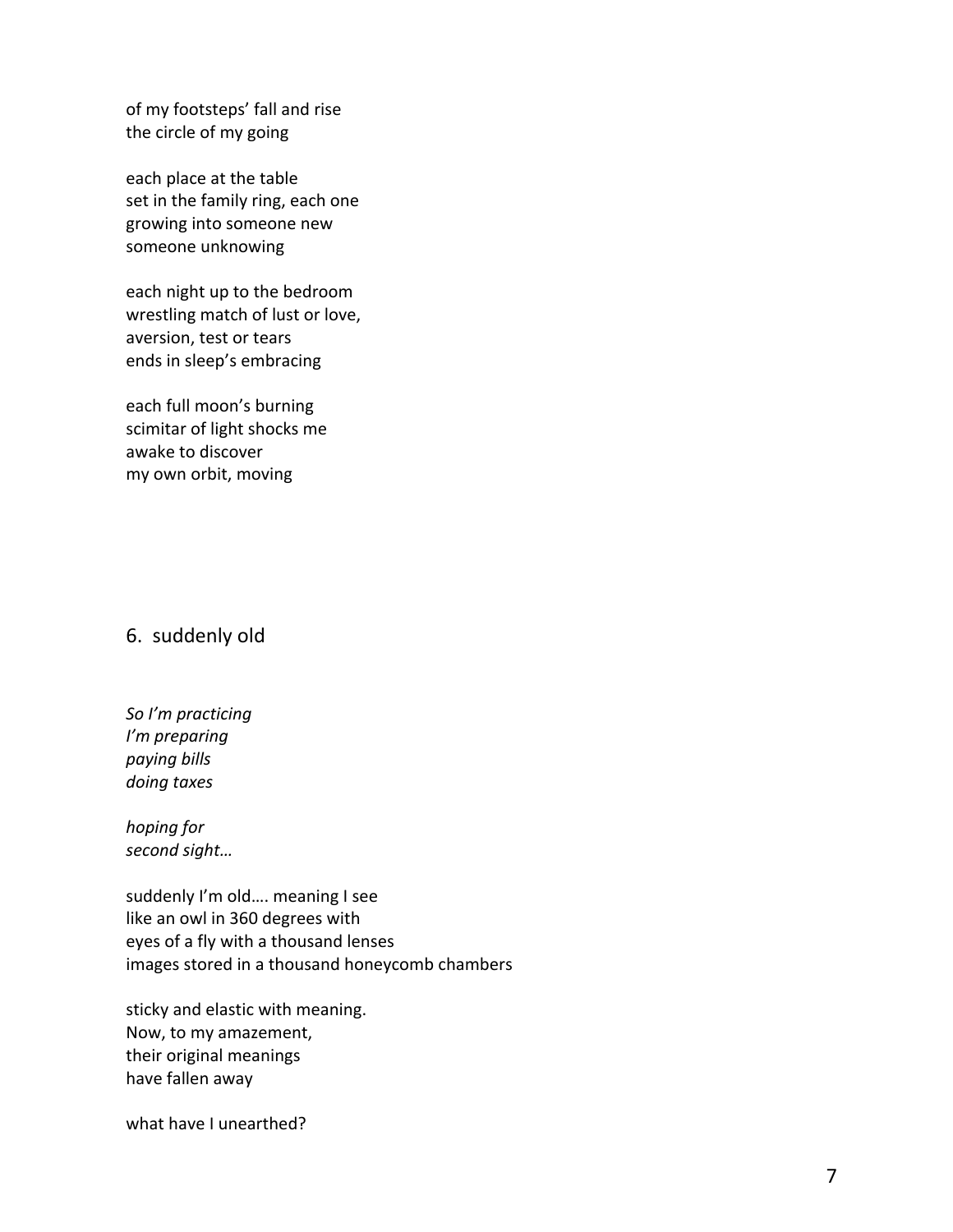what is this rope of viridian green? but strands of images that seem to lead me into the Afterlife

#### follow Eve's Garden

ecstasy of openness, sexual love as the Oneness of the Universe, back to our earliest beginnings, two humans unite in pleasure

#### follow Shirts and Skins

after terrorist attacks, war's invasions, torture for revenge t-shirts are cut into new definitions of what it means to be human

#### follow American Inheritance

a pyramid of color builds the ever-expanding inheritance of slavery that all Americans share. How can we un-build this soul crushing system?

### 7. the path

*I'm still practicing still preparing* but *I* can't see the path *I* can't find my way

*nothing to do but keep going….*

What do we have, after all, but images of this life to teach us about the next? Now they do the seeing, they do the predicting

images satisfy an unquenchable need they build a bridge to the path I've chosen, inherited, can't stop

won't give up, selfishly must finish even when the baby's crying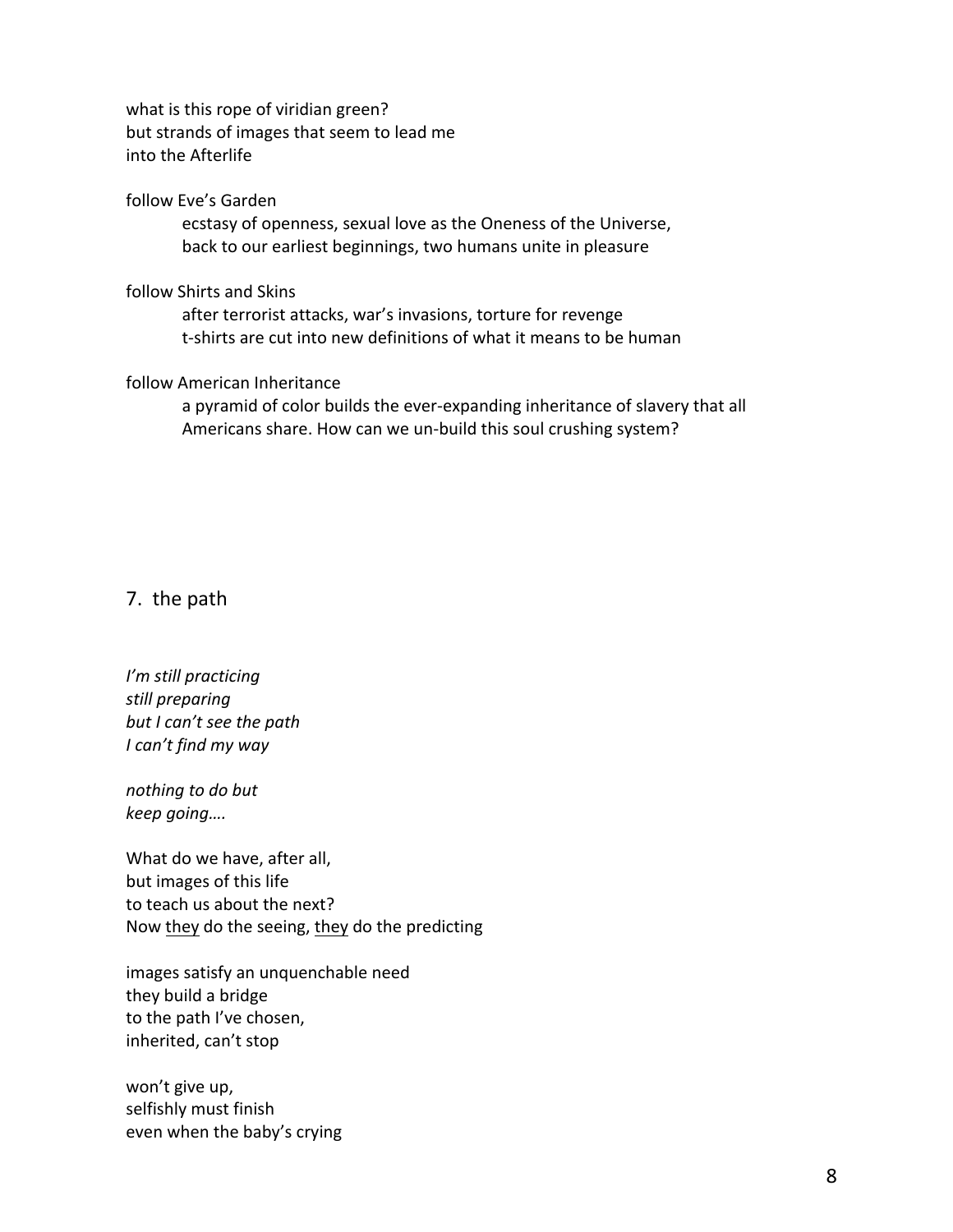when the husband's angry

when the friends disappear when the parents are dead and when the dreams shrink to hard wrinkled peas

I string them into a necklace of unforgetting ready for the chartreuse spring when they'll spring back to life.

## 8. burning bush

*still I practice still I prepare stitching it together fitting it to my body* 

*ready to slip into this new skin….*

art prepares for death and sneaks around behind it, beauty laughs at death and can't be killed, sorrow told becomes a fabric of steel

war's flames scald and burn all of us,

slavery denied continues to enslave all of us,

when guns become our bread and butter we'll be crying bullets,

when capitalism turns into cannibalism it feeds on our children,